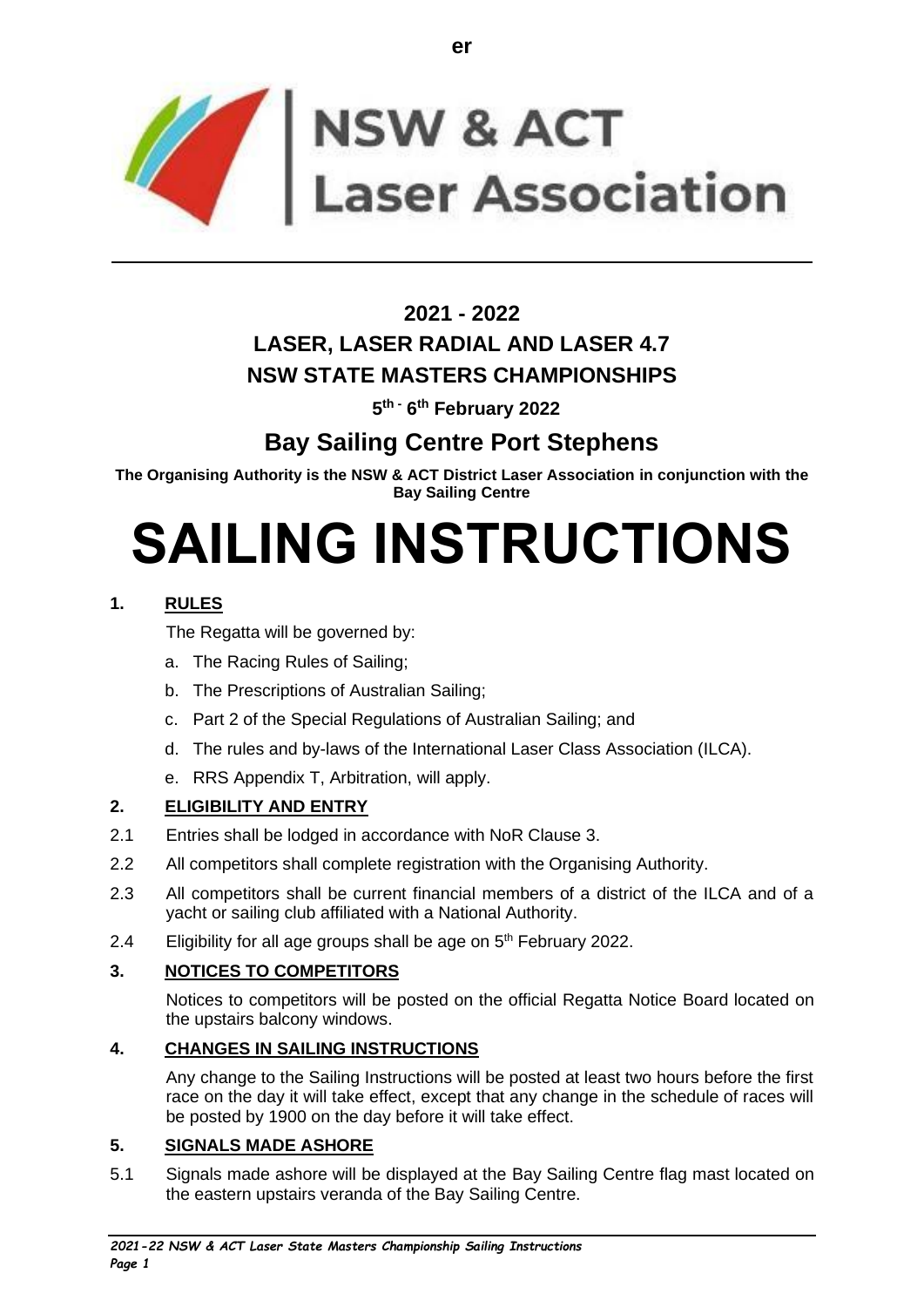5.2 When flag AP is displayed ashore, "one minute" is replaced with "not less than 30 minutes" in race signal AP.

# **6. SCHEDULE OF RACES**

6.1 Races are scheduled as follows:

| Day      | Date     | <b>Activity and Time</b>                                                                             |
|----------|----------|------------------------------------------------------------------------------------------------------|
| Saturday | 5 Feb 22 | First Warning Signal at 1330 hours. Subsequent<br>starts shall be made ASAP after the preceding race |
| Sunday   | 6 Feb 22 | First Warning Signal at 1100 hours. Subsequent<br>starts shall be made ASAP after the preceding race |

- 6.2 A maximum of six races are planned to be conducted for the Championship.
- 6.3 No Warning Signal shall be made after 1530 hours Sunday 6<sup>th</sup> February 2022.

# **7 FLEETS**

- 7.1 The Laser Standard and Laser 4.7 divisions shall sail as one fleet.
- 7.2 The Laser Radial divisions shall sail as one fleet.
- 7.3 The Race Committee may decide to change the fleet structures based on numbers. Any decision of the Race Committee regarding changes to divisions shall be communicated as a Notice to Competitors.

# 8 **FLEET FLAGS**

- 8.1 The Laser Standard fleet flag will be a white flag with a red Laser & ILCA emblem.
- 8.2 The Laser Radial fleet flag will be a green flag with a red Laser & ILCA emblem.
- 8.3 The Laser 4.7 fleet flag will be a yellow flag with red Laser & ILCA emblem and '4.7'.

# 9 **RACING AREA**

The racing area will be on the waters of Port Stephens east of Soldiers Point and west of Middle Bank.

# 10 **COURSES**

See Attachment A.

# 11 **MARKS**

- 11.1 Marks 1, 4 and 5 will be yellow conical buoys.
- 11.2 Marks 2, 3 will be orange cylinders.
- 11.3 The Start Mark will be a green cylinder with an orange band.
- 11.4 The Finish Mark will be a black and white check cylinder.

# 12 **THE START**

- 12.1 For Race One the order of starts will be Laser Radial fleet and then Laser Standard & 4.7 fleets. The subsequent order of starts will be at the discretion of the Race Officer.
- 12.2 Succeeding fleets may be started any time after the preceding fleet.
- 12.3 The starting line will be between the flag mast displaying an orange flag on the race committee boat at the starboard end and the port end Start Mark.
- 12.4 Boats who's Warning Signal has not been made shall avoid the starting area during the starting sequence for other divisions.
- 12.5 A boat starting later than 4 minutes after her starting signal will be scored "Did Not Start". This amends rule A4.1.

# 13 **CHANGE OF COURSE**

To change the next leg of the course, the race committee will move the original mark (or the finishing line) to a new position.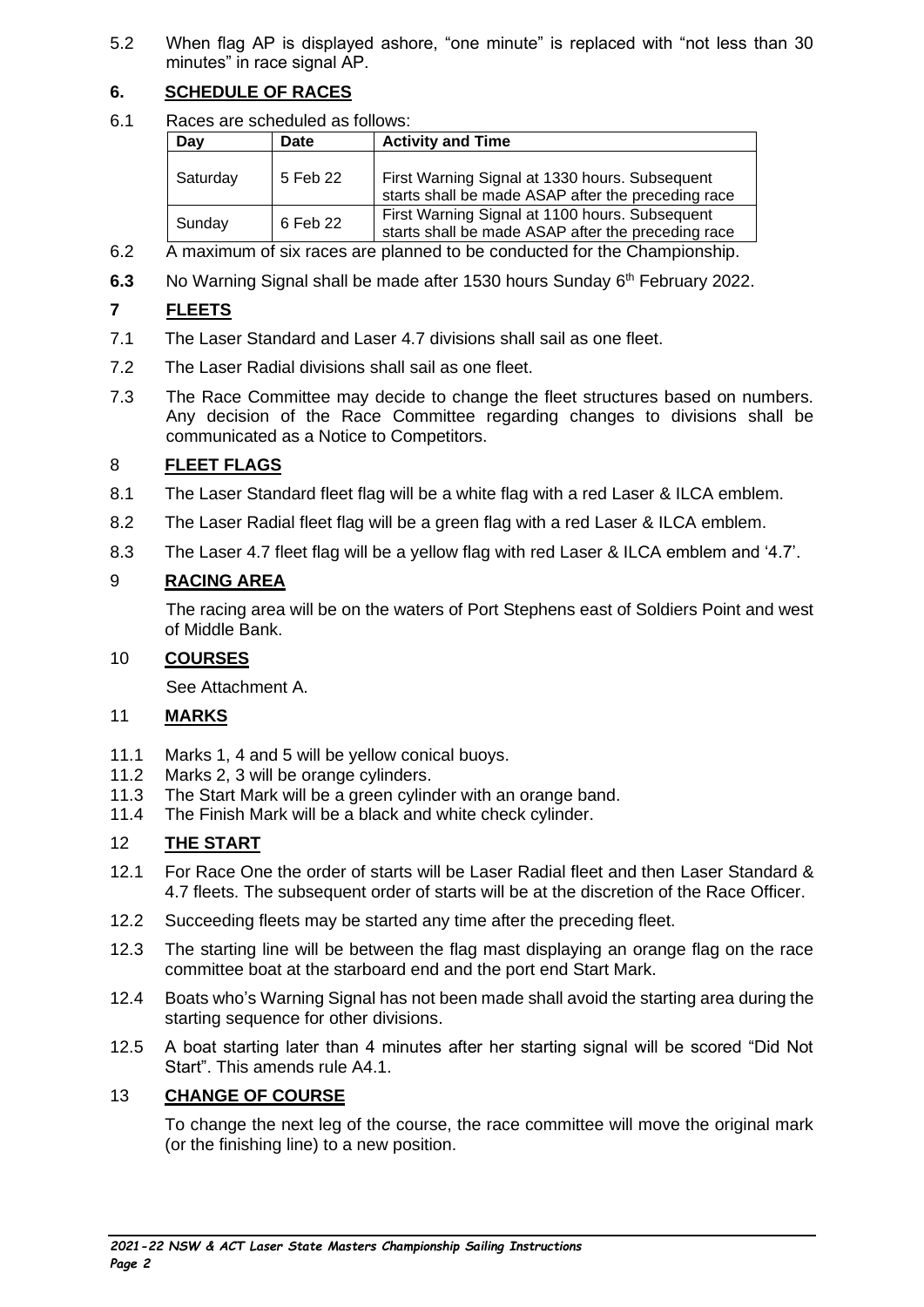#### 14 **THE FINISH**

The finishing line will be between a flag mast displaying an orange flag on the race committee boat at the port end and the starboard end Finish Mark.

#### **15 RETIREMENT**

- 15.1 A competitor who retires from a race, either before or after finishing, shall:
	- a. notify the Race Committee aboard a race committee boat; and
	- b. sign off before the end of Protest Time.

#### 16 **TIME LIMIT**

- 16.1 The time limit for the first boat to complete the course and finish correctly in each fleet will be 90 minutes.
- 16.2 Boats failing to finish within 20 minutes after the first boat of the same fleet sails the course and finishes will be scored Did Not Finish without a hearing. This changes rules 35, A4 and A5.
- 16.3 If no boat has rounded the first mark within 30 minutes from the start the race will be abandoned.

#### 17 **PROTESTS AND REQUEST FOR REDRESS**

- 17.1 Protests shall be written on forms available from the race office. Protests shall be delivered there within the protest time limit.
- 17.2 The protest time limit is 60 minutes after the last boat has finished the last race of the day.
- 17.3 Notices will be posted within 30 minutes of the protest time limit to inform competitors of the hearings in which they are parties or named as witnesses. Hearings will be held in the protest room located in the clubhouse. The Protest Committee will hear protests in approximately the order of receipt and as soon as possible.
- 17.4 Notices of protests by the race committee or protest committee will be posted to inform boats under RRS 61.1(b).
- 17.5 For the purpose of RRS 64.4(b) the 'authority responsible' is the measurer appointed by the Organising Authority.
- 17.6 Breaches of Instructions 12.4, 19, 22, 23 and 24 will not be grounds for a protest by a boat. This changes Rule 60.1(a). Penalties for these breaches may be less than disqualification if the protest committee so decides.
- 17.7 Rule 66 is amended by adding this sentence: "On the last day of racing, a party to the hearing may ask for a reopening no later than 30 minutes after being informed of the decision".
- 17.8 On the last scheduled day of racing a request for redress based on a Protest Committee decision shall be delivered not later than 30 minutes after the decision was posted. This changes Rule 62.2.

#### 18 **SCORING**

- 18.1 Six races are scheduled, of which three shall be completed to constitute a series.
- 18.2 When four or more races are completed, the worst will be discarded.

18.3 All age and gender divisions will be awarded based on the ranking of competitors in the overall results.

#### 19 **SAFETY REGULATION, SIGNING ON AND SIGNING OFF**

- 19.1 Competitors shall sign on each day, and sign off before the end of protest time.
- 19.2 Sign on and off will be online via URL [https://tinyurl.com/lasersignonoff.](https://tinyurl.com/lasersignonoff) This can be access by clicking the link or scanning the Quick Response (QR) Code below.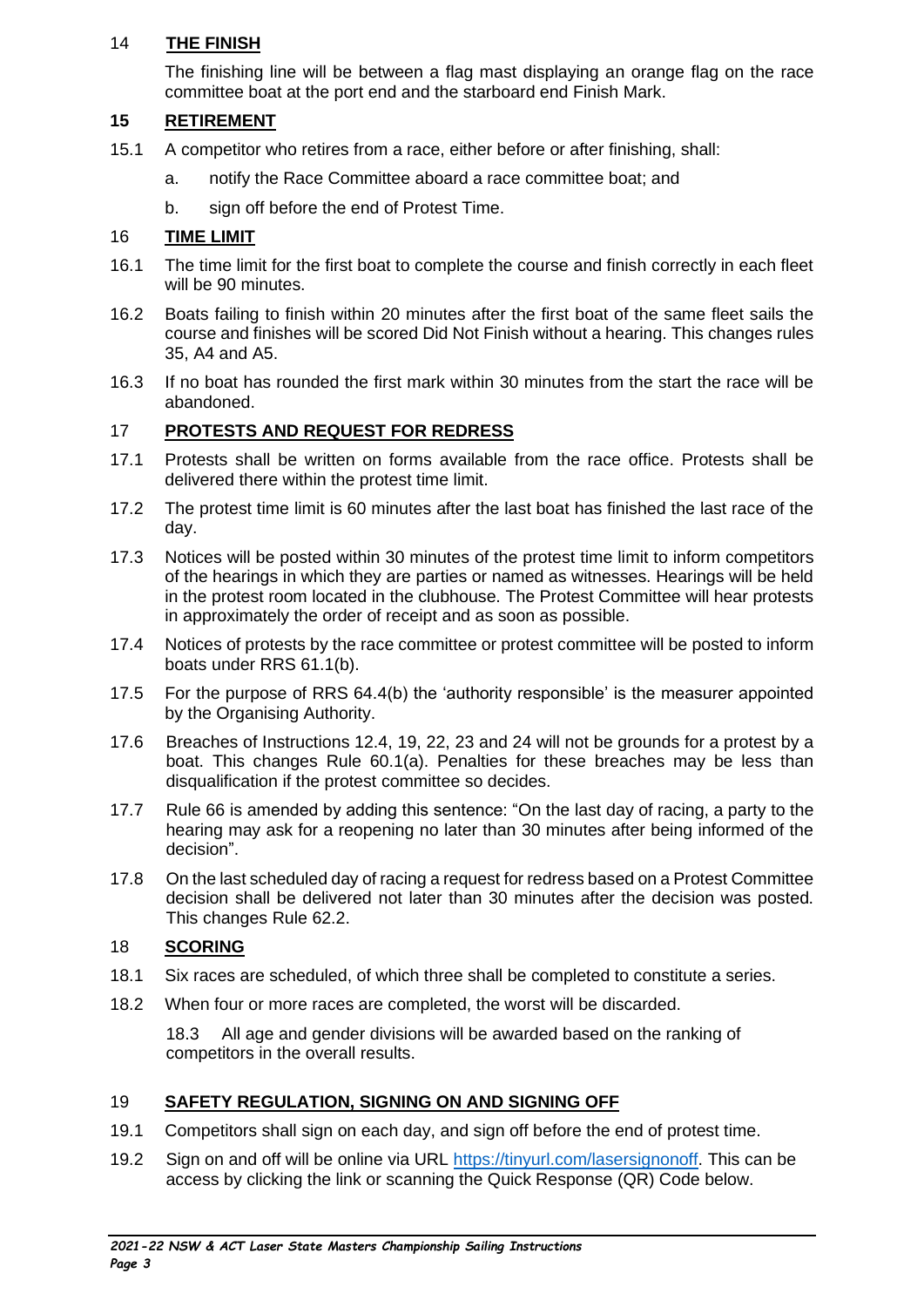19.3 Competitors can use a PC provided for the purpose at the Bay Sailing Centre to access the sign on/off link.



19.4 Boats failing to comply with Instruction 19.1 shall receive a five point penalty (but no boat is to be scored worse than DSQ) in the race held closest to the indiscretion without a hearing. This changes Appendix A4.2.

#### 20 **REPLACEMENT OF EQUIPMENT**

Substitution of damaged or lost spars, boards, sail or hull will not be permitted unless approved by the Race Committee. Requests for substitution shall be made in writing to the committee at the first reasonable opportunity.

#### 21 **EQUIPMENT AND MEASUREMENT CHECKS**

A boat or equipment may be inspected at any time for compliance with the ILCA Class Rules and Australian Sailing Special Regulations, Part 2 for Off the Beach Boats.

#### 22 **SUPPORT BOATS**

Team leaders, coaches and other support personnel shall stay 100 metres outside areas where boats are racing from the time of the preparatory signal until all boats have finished or retired or the Race Committee signals a postponement, general recall or abandonment, unless exception is granted by express authority from the Race Committee.

#### 23 **RUBBISH DISPOSAL**

No rubbish is to be dumped into the water. All rubbish is to be handed to official boats or taken ashore.

#### 24 **RADIO COMMUNICATION**

Except in an emergency, a boat shall neither make radio transmissions while racing nor receive radio communications not available to all boats. This restriction also applies to mobile telephones.

#### 25 **PRIZES**

Cubes will be awarded in accordance with the ILCA By-Laws. Other prizes may also be awarded at the discretion of the organisers.

#### **26 DISCLAIMER OF LIABILITY**

Competitors participate in the Regatta entirely at their own risk. See RRS Rule 4, Decision to Race. The Organising Authority will not accept any liability for material damage, or personal injury or death sustained in conjunction with or prior to, during, or after the Regatta. Attention is drawn to Clause 15 of the Notice of Race.

#### **27 INSURANCE**

Each participating boat shall be insured with a valid third-party liability insurance with a minimum cover of AUS \$10,000,000.